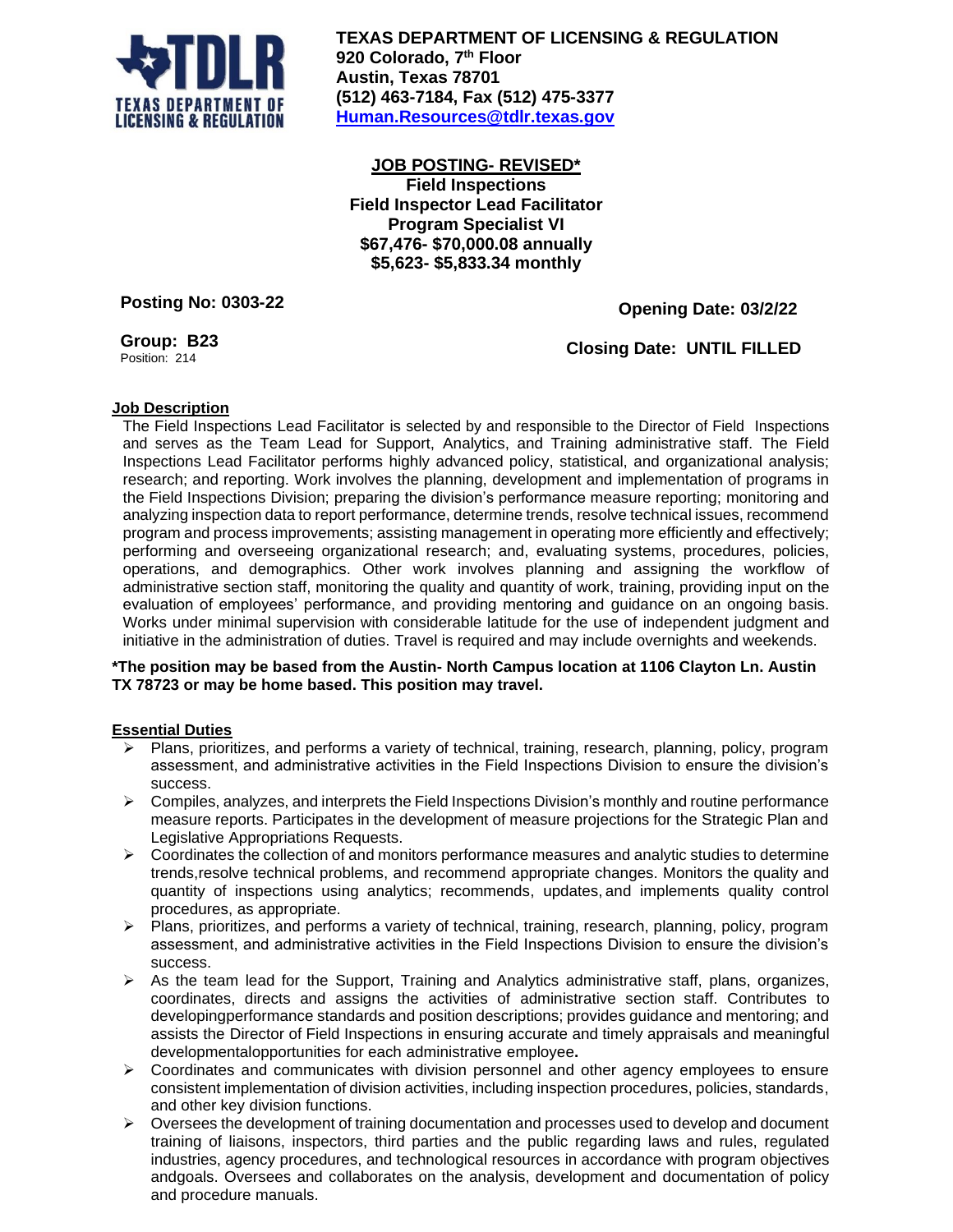- $\triangleright$  Oversees the implementation of, maintenance of, and identification of improvements to the division's infrastructure for its technology, including the route optimization, eInspections initiatives, and other keyinitiatives. Assists management in planning, development, implementation, analysis, and documentation of programs, emphasizing the use of innovative processes and procedures to maximizethe use of available resources.
- $\triangleright$  Assists in the development and implementation of effective techniques for evaluating the work of administrative section staff related to workloads,
- ➢ Coordinates and develops studies and analyses of program operations, policies and procedures, organizing and preparing reports of findings with recommendations. Completes, monitors, and evaluates changes in program policies and procedures to improve operations and processes and ensure divisional success. Develops and reviews inspection procedures, techniques, policies, and regulations and recommends improvements or modifications as appropriate.
- ➢ Prepares comprehensive reviews of surveys, literature, statutes, rules and/or policies and completes reports, studies, and specialized research projects.
- $\triangleright$  Oversees the preparation of inspection documents, reports, records and correspondence and oversees the development, maintenance and implementation of the division's document management processesand procedures.
- $\triangleright$  Reviews inspection data and completed inspections to ensure consistent and correct application of policy, law, rules, regulations, and adopted standards. Primarily responsible for providing divisional support to the field operations staff, acting as a key liaison to other divisions.
- ➢ Assists the Director in preparation of advisory board, director, commission, legislative, strategic planning, and budget reports. May attend and represent the division and agency at commission, advisory board, director, division, and other meetings.
- $\triangleright$  Trains, leads, assigns, and/or prioritizes the work of others while complying with Agency and/orDivision training requirements.
- $\triangleright$  Keeps management appropriately informed of ongoing activities and critical matters affecting the operations and well-being of the programs and the department.
- ➢ Demonstrates a spirit of teamwork, offering positive and constructive ideas, encouragement, and support to other members of the staff and team, while upholding the Agency's core values.
- $\triangleright$  Adheres to all department procedures and personnel policies and performs related work as assigned.

## **Minimum Requirements**

Five (5) years' experience developing, evaluating and/or implementing programs and procedures along with the analytical evaluation and metrics needed to successfully evaluate those programs and procedures; and developing and reviewing process improvement or work simplification initiatives. Graduation from a standard senior high school or equivalent is required. Graduation from an accredited four-year college or university is required. A bachelor's degree in business administration, business analytics, computer science, Geographic Information Systems (GIS), mathematics, statistics, or a closely related field is preferred. A master's degree in a similar discipline is preferred. Experience preferred in conducting research, statistical analysis, risk analysis, analyzing information, applying deductive reasoning, conducting surveys, and writing reports. Must possess a valid class C driver's license, proof of auto liability insurance, and an acceptable driving record from the Texas Department of Public Safety.

*Veterans, Reservists or Guardsmen with an MOS or additional duties that fall in the fields of 31-Military Police, IS- Intelligence Specialist, 401 Investigator, 5805 Criminal Invest. Officer, 14NX Intelligence or other related fields pertaining to the minimum experience requirements may meet the minimum qualifications for this position and are highly encouraged to apply.* **Additional Military Crosswalk information can be accessed at:** [http://www.hr.sao.state.tx.us/Compensation/MilitaryCrosswalk/MOSC\\_InspectorsandInvestigators.pdf](http://www.hr.sao.state.tx.us/Compensation/MilitaryCrosswalk/MOSC_InspectorsandInvestigators.pdf)

## **Remarks**

**The successful candidate will have:** Knowledge of laws, rules and standards related to assigned statutes; of inspection and investigativeprinciples, techniques, and procedures; and, of the principles and practices of public administration and management or experience using quality improvement tools such as Agile, Lean, Six Sigma, or Theory of Constraints. Knowledge of statistical analysis processes; of research techniques; and of program management processes and techniques.